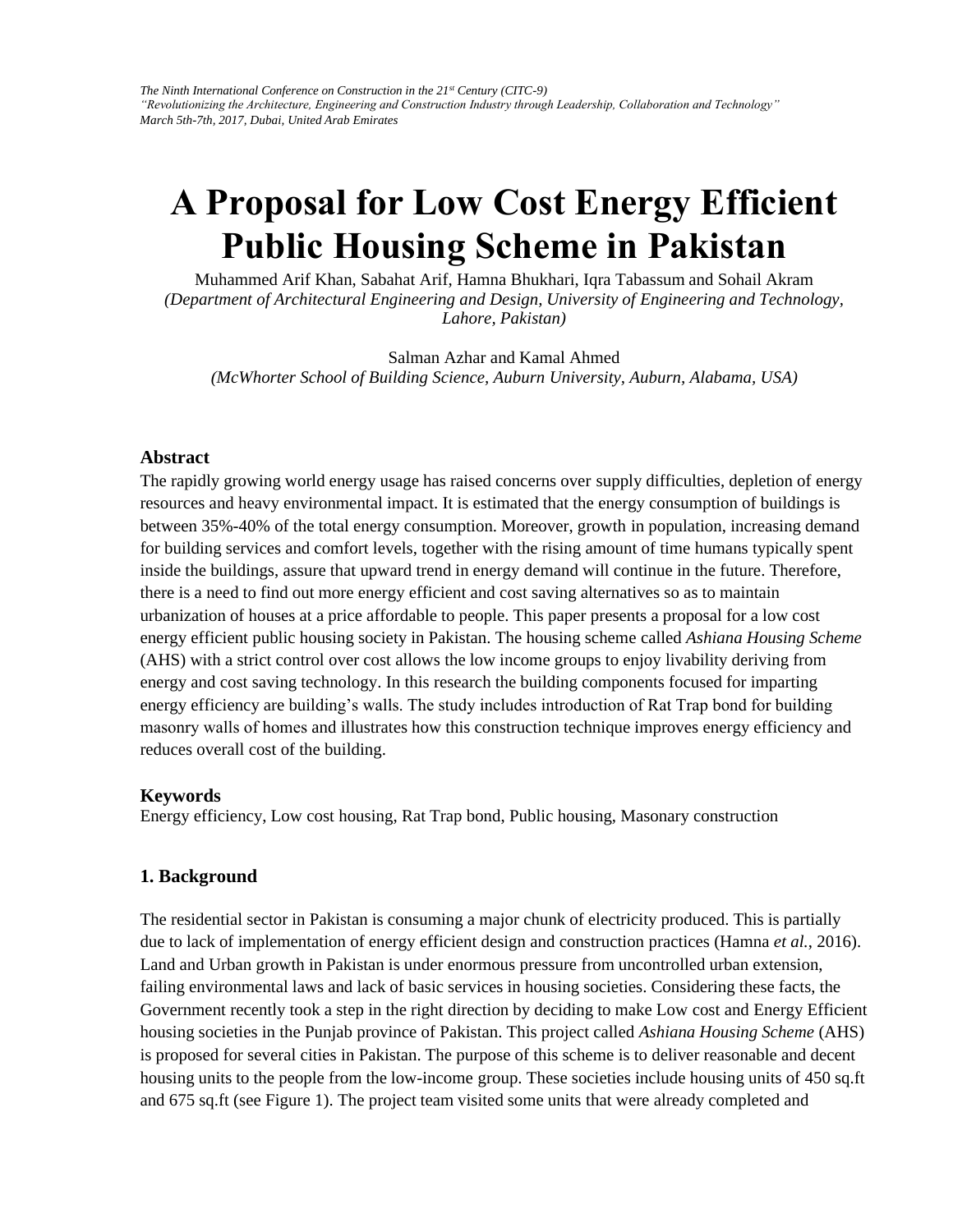inhabited. Based on the informal conversations with the residents, the following design and/or construction issues were identified (Hamna *et al.*, 2016):

- Some units do not receive any direct sunlight.
- There are no shades upon windows.
- When it rains, the rain water penetrates inside.
- Water storage system is placed at terrace without any shades so it receives direct sunlight and water gets hot in summers and cold in winters making it difficult to use.
- Roof and walls have developed cracks.
- In winters, warm clothing and coal is used for heating. In summers, fans and room coolers are used for cooling. According to the residents, the electricity bills shoot up in the summer. The room coolers do not work efficiently in the months of August and September due to high humidity.
- Room ventilation is poor and not considered in the design.

Yet due to their low cost the residents were somehow satisfied with the comfort level of their homes. According to them, despite these problems a house of their own is more than enough for them. However, the design and construction needs amendments to provide the best level of comfort to the residents.





**Figure 1: Ashiana Housing Scheme**

# **2. Objectives and Scope**

The objectives of this study are as follows:

- a) To propose energy efficient measures for the *Ashiana Housing Scheme* (A.H.S) while keeping the project cost as low as possible.
- b) To set up a trend that new construction techniques and energy efficiency measures can run hand in hand to keep utility costs minimum while maintaining the necessary comfort level.

This study is limited to developing energy efficient solutions for buildings by improving their walls construction. Moreover, this project focuses on construction cost to keep it as minimum as possible.

# **3. Methodology**

Following are the major methodology steps for this project: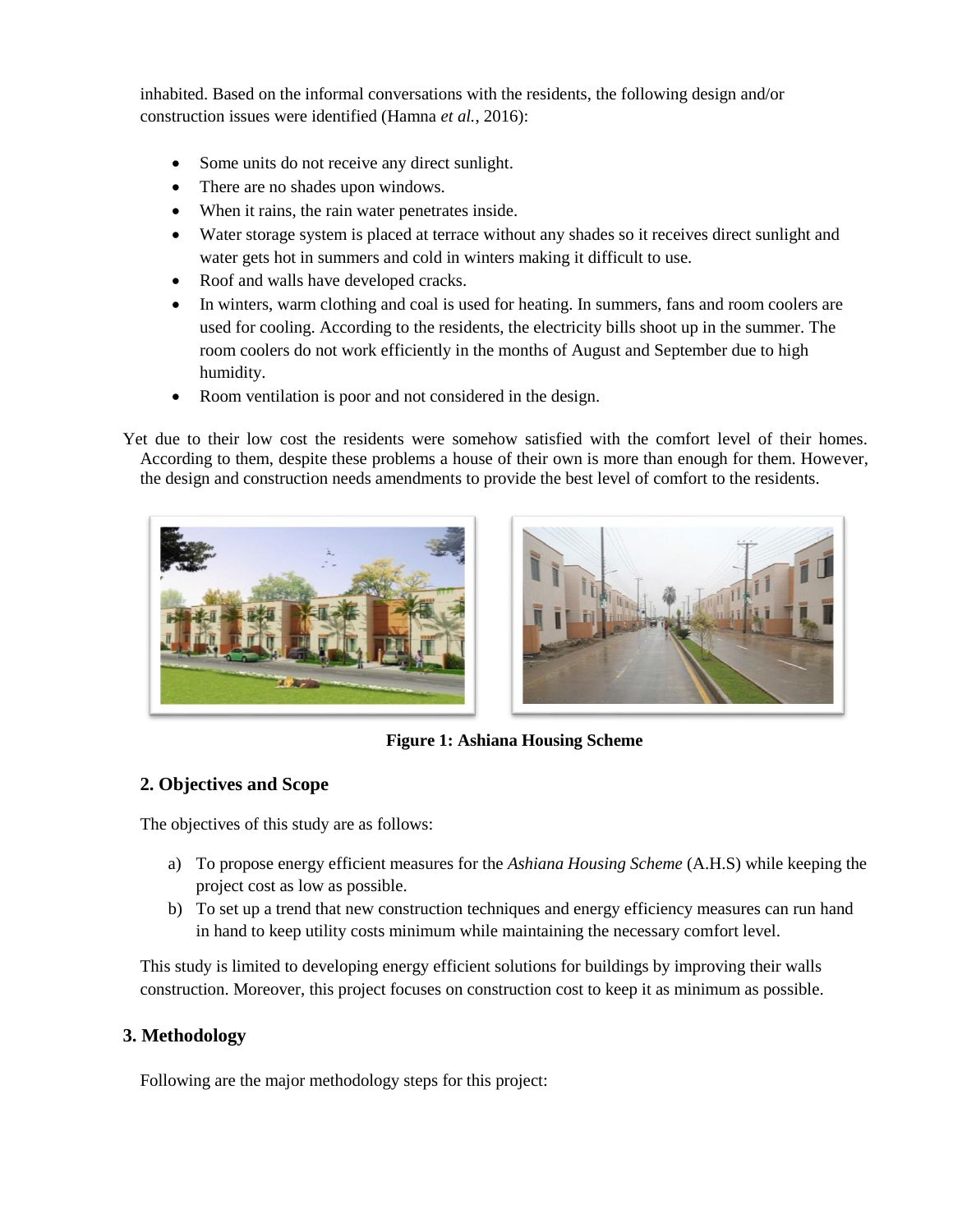- a) Site visits and surveys are performed to gain basic knowledge about the scheme and to critically analyze the existing issues.
- b) New space design is proposed and compared with the existing space design for energy efficiency.
- c) Energy simulations and cost analysis are performed using the software *Ecotect®* for two schemas:
	- 1) Analysis of the existing housing unit with conventional construction.
	- 2) Analysis of the proposed housing unit with revised space design and Rat Trap masonry joints.
- d) Main findings are highlighted and suitable recommendations are provided.

#### **4. Rat Trap Bond – An Innovative Masonry Technique for Energy Conservation**

- This study proposes to apply "Rat Trap Bond", an innovative brick masonry construction technique that can improve energy efficiency of the buildings and cost saving in terms of materials and energy consumption. Rat-Trap bond construction can be made in cellular light weight concrete also (A.K. Marunmale, A.C. Attar 2014). However, in Pakistan Brick is the most common material for construction of housing units in private and public sectors. In case of brick, a Rat-Trap bond is a kind of wall brick masonry bond in which bricks are laid on edges irrespective of header or stretcher position. In this arrangement the shiner and rowlock are visible from both inner and outer sides of the wall. The whole arrangement forms an internal cavity in wall bridged by the rowlock. In Pakistan the most common brick size is 9″ x 4.5″x 3″ which permits 3″ cavity in wall with Rat-Trap bond as shown in Figure 2. The cavity in wall saves materials significantly. The Rat-Trap bonding system of walls provides sustainable option against conventional solid brick wall masonry and thus relates to green architecture.
- To take maximum advantage of the method, it is desirable that the masonry is deliberate in a modular pattern at the design stage itself, after the prevailing brick size available for use has been decided. For best rat-trap brickwork, there should be no half/quarter bricks used in brickwork, unlike their common use in the conventional brickwork. This will distract the staggering of joints in rat-trap brickwork and affect the reliability of brickwork. The strength of Rat-Trap bond wall is equally comparable with solid brick wall. However, the major difference between traditional and Rat –Trap bond wall is saving of materials and achieving indoor thermal comfort resulting energy efficient character to the building. The materials like brick, cement and sand can be saved 28%, 37% and 40 % respectively. Further as the bricks are aligned from both side of the walls externally therefore plastering can be avoided except few areas and if required on all areas it will cost less as compare to traditional wall (S. Nilanjan and R. Souvanic-2013). The cost of foundation is also on lower side in case of Rat-Trap bonding wall in comparison to traditional wall on the bases of their weight (Ali Haider Jasvi and D.K. Bera 2015)

J. **Figure 2: The Rat Trap Model, Reproduced (Source:** S. Saileysh Sivaraj *et al*., 2012)

Rat- Trap bounded wall has better sound insulation and thermal properties as compared to traditional wall because of its cavity (Rafiq et al., 2014). The compressive strength of Rat- Trap bond prism (Figure-4) was investigated through experimental studies with cement mortar proportion 1:4 and 1:5. The result of this investigation are shown in table 1 and 2. As shown, the compressive strength of Rat-Trap bond prism of "C.M.  $1:5"$  is 0.87 MPa (126 psi) and "CM  $1:4"$  is 1.30 MPa (188 psi). This indicates that bricks set-in a richer mortar is stronger than that in thinner mortar. The second one is almost 49 percent stronger than the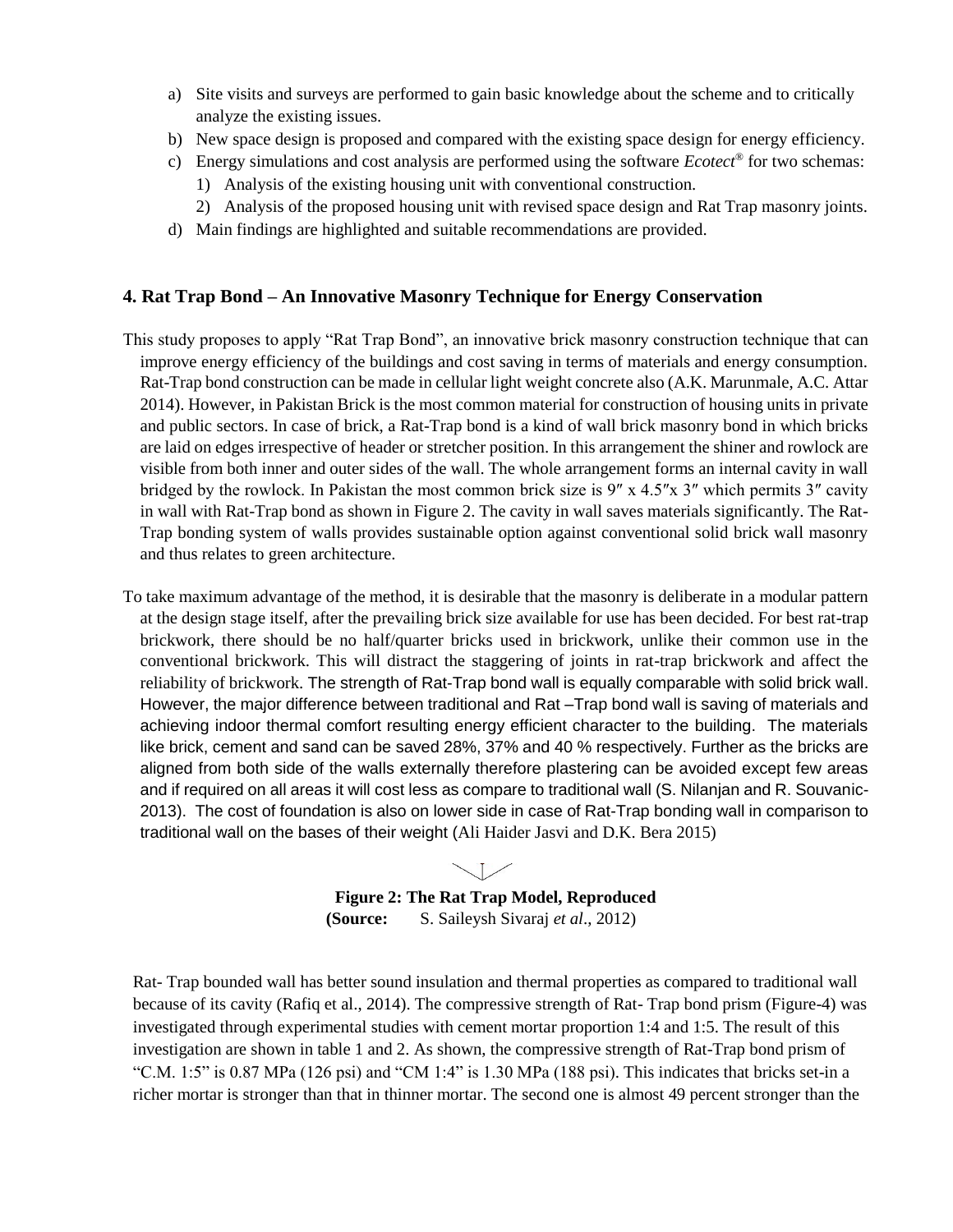first one. These test results concluded that the Rat Trap construction is comparable and sometimes even stronger than the conventional masonry construction. It also reveals from research that walls with slab are stronger against earthquake forces than those without roof. However, Rat–Trap bonded walls can be safely used in the proposed housing scheme (S. Saileysh Sivaraj *et al*., 2012). To improve earthquake resistance, the Rat-trap masonry walls can be covered with steel bars at all junctions, around beginnings (door and windows), T-junctions and occupied with a M20 concrete. The diameter of reinforcement depends on number of floors, floor height, seismic zone, importance of building and soil type. It should not be less than 12mm. Figure 3 illustrates the typical joints and reinforcement details in Rat Trap construction.



Reinforced T-juncation in Rat-Trap Brickwork

.

Typical junction details in Rat-trap bond brickwork

# **Figure 3: Joint and Reinforcement Details in Rat Trap Bond: Drawing Reproduced by Authors (Source:** S. Saileysh Sivaraj *et al*., 2012)

To verify the required compressive strength, prisms of Rat Trap bond were tested under compression load as shown in Figure 4.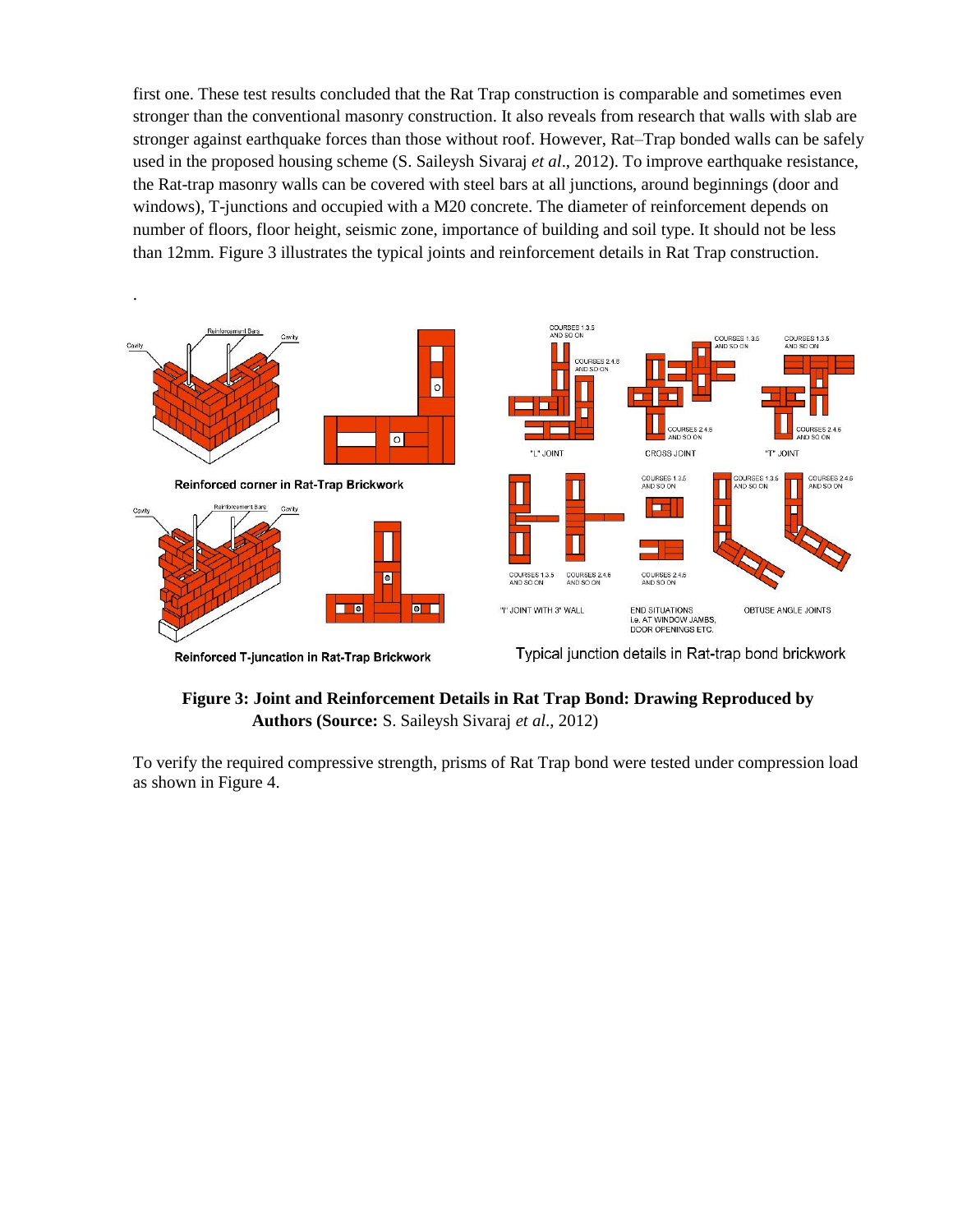

# **Figure 4: Rat Trap Bond Prism (**900mm x 400 mm x 220 mm**) for Compressive Strength Testing: Drawing Reproduced by Authors (Source: S.** Saileysh Sivaraj *et al*., 2012**)**

The test results are shown in Table 1 and 2. (**S.** Saileysh Sivaraj *et al*., 2012)

| <b>TABLE 1</b><br><b>COMPRESSIVE STRENGTH ON RAT-TRAP BOND PRISM OF CM 1:5</b> |                                                     |                             |                               |                                           |                                                        |                                                         |  |  |  |
|--------------------------------------------------------------------------------|-----------------------------------------------------|-----------------------------|-------------------------------|-------------------------------------------|--------------------------------------------------------|---------------------------------------------------------|--|--|--|
| SI.<br>No.                                                                     | <b>Size of Prism</b><br>$mm \times mm \times$<br>mm | <b>Mortar</b><br>Proportion | <b>Ultimate</b><br>Load $(N)$ | <b>Cross</b><br>section<br>area ( $mm2$ ) | <b>Compressive</b><br>strength<br>(N/mm <sup>2</sup> ) | Average<br>Compressive<br>Strength (N/mm <sup>2</sup> ) |  |  |  |
| 1                                                                              | 900 x 400 x<br>220                                  | 1:5                         | $7.5 \times 10^{4}$           | 400 x 220                                 | 0.85                                                   |                                                         |  |  |  |
| $\overline{2}$                                                                 | $900 \times 400 \times$<br>220                      | 1:5                         | $7.2 \times 10^{4}$           | 400 x 220                                 | 0.82                                                   | 0.87                                                    |  |  |  |
| 3                                                                              | $900 \times 400 \times$<br>220                      | 1:5                         | $8.4 \times 10^{4}$           | 400 x 220                                 | 0.95                                                   |                                                         |  |  |  |

| <b>TABLE 2</b><br><b>COMPRESSIVE STRENGTH ON RAT-TRAP BOND PRISM OF CM 1:4</b> |                                                     |                             |                             |                                           |                                                        |                                                         |  |  |  |
|--------------------------------------------------------------------------------|-----------------------------------------------------|-----------------------------|-----------------------------|-------------------------------------------|--------------------------------------------------------|---------------------------------------------------------|--|--|--|
| SI.<br>No.                                                                     | <b>Size of Prism</b><br>$mm \times mm \times$<br>mm | <b>Mortar</b><br>Proportion | <b>Ultimate</b><br>Load (N) | <b>Cross</b><br>section<br>area ( $mm2$ ) | <b>Compressive</b><br>strength<br>(N/mm <sup>2</sup> ) | Average<br>Compressive<br>Strength (N/mm <sup>2</sup> ) |  |  |  |
| 1                                                                              | $900 \times 400 \times$<br>220                      | 1:4                         | $9.6 \times 10^{4}$         | 400 x 220                                 | 1.09                                                   |                                                         |  |  |  |
| $\overline{2}$                                                                 | $900 \times 400 \times$<br>220                      | 1:4                         | 10.8x<br>10 <sup>4</sup>    | 400 x 220                                 | 1.23                                                   | 1.3                                                     |  |  |  |
| 3                                                                              | 900 x 400 x<br>220                                  | 1:4                         | 13.8 x<br>10 <sup>4</sup>   | 400 x 220                                 | 1.57                                                   |                                                         |  |  |  |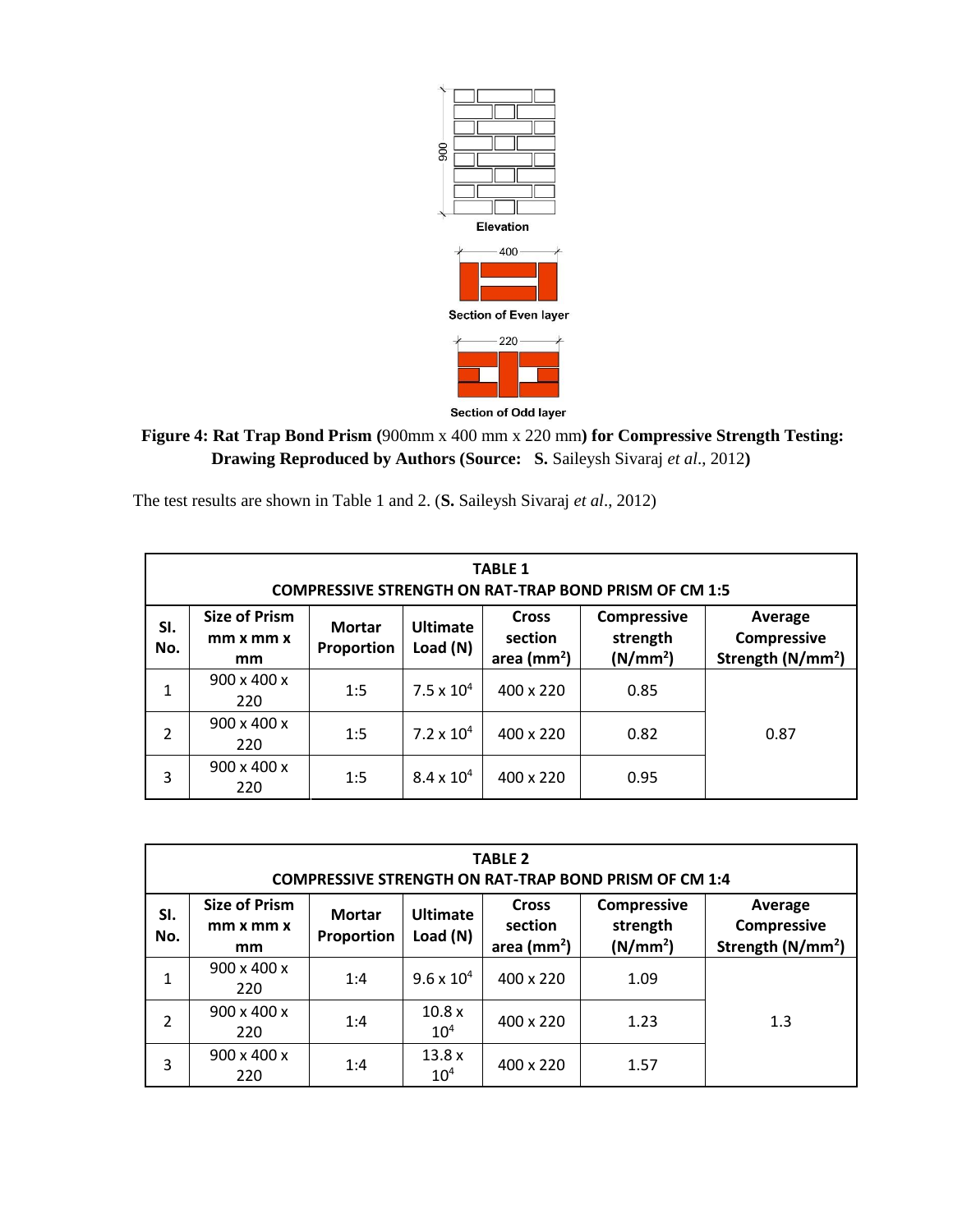# **5. Energy Simulation Results**

The energy simulations are performed using the software *Ecotect®* for two schemas as follows:

a) Analysis of the existing housing unit with conventional construction as shown in Figure 5.

b) Analysis of the housing unit with proposed space design and using the Rat Trap bond technique. In this scheme, apart from incorporating the Rat Trap bond, some changes to existing 675 sq.ft. unit are proposed as shown in Figure 6. These changes include patio location in the middle instead of backside of unit and terrace in front side of unit as opposed to rear side. The purpose of these changes is to maximize ventilation and minimize heat gain in the summer.



**Figure 5: Existing Plan of 675 ft<sup>2</sup> Unit: Drawing reproduced by Authors Source :** Office of the Punjab Land Development Authority Government of Punjab Lahore





**Figure 6: Proposed Plan of 675 ft2 Unit: Designed by Authors**

Autodesk *Ecotect®* is selected for conducting thermal load analysis. This software is not restricted to material specification which means different materials can be placed at the same surface. Moreover, it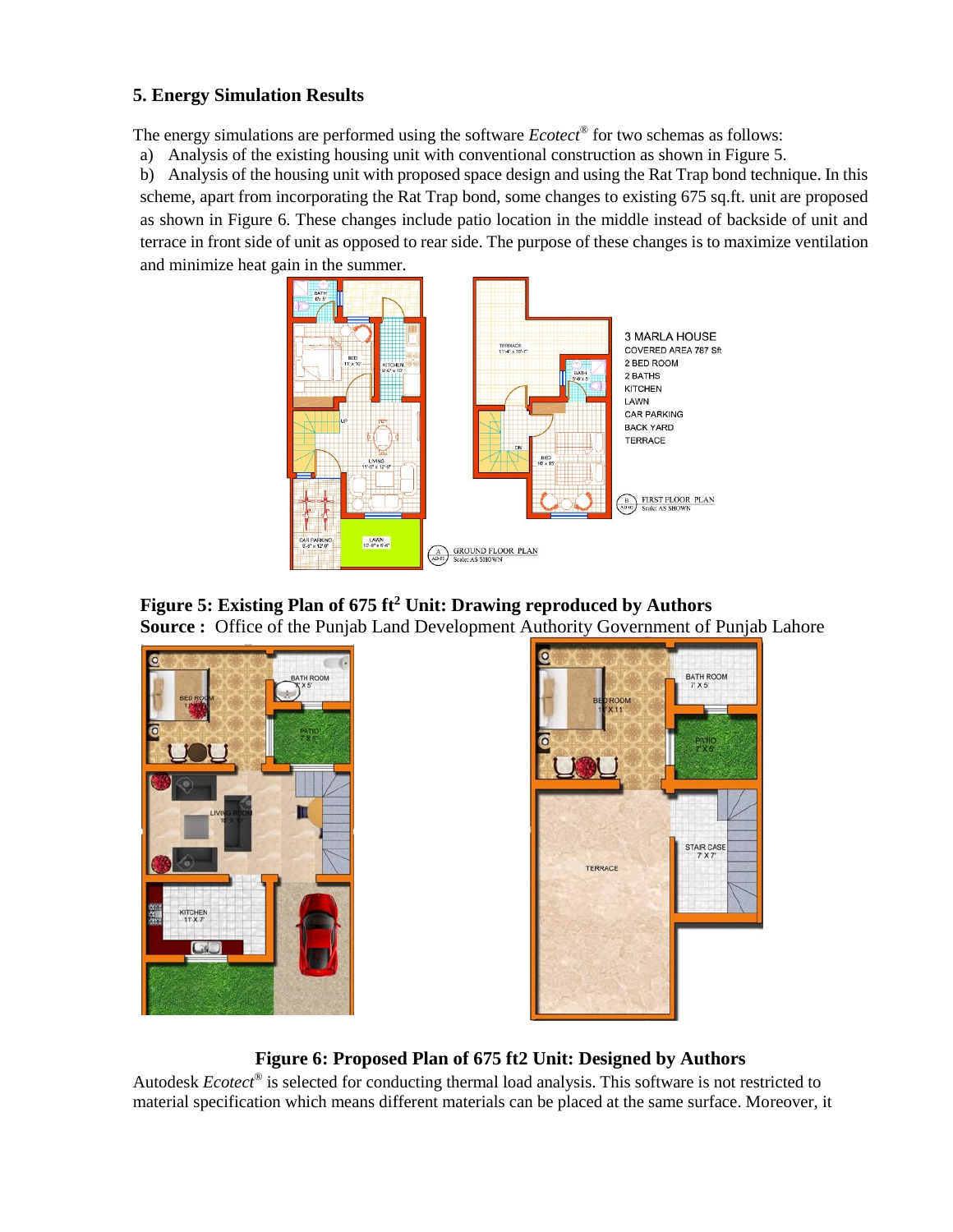provides thermal load calculations at different times of the year and has ability to incorporate any required orientation. The location of unit used in the analysis is Lahore, Pakistan. Lahore features a composite climate with rainy, long and extremely hot summers, dry and warm winters, a Monsoon and dust storms. The weather of Lahore is extreme during the months of May, June and July, when the temperatures soars to 40-48°C (104-118°F). From late June till August, the Monsoon season starts, with heavy rainfall throughout the province.



Figure 7 shows the results of thermal loads for both designs.

**Figure 7: Thermal Load Comparison**

The annual thermal load of conventional house is 2467.78 KWh per year to achieve the internal temperature of  $18^0$ -26<sup>0</sup> whereas to achieve the same conditions, 1669.3 KWh is the load of proposed design incorporating the Rat Trap bond and updated layout as shown in Figure 8.





The difference of thermal loads of both schemes is 865KWh. If each house saves 865 KWh per year then the whole housing society which has 2500 units can save 2,162,500 KWh annually which represents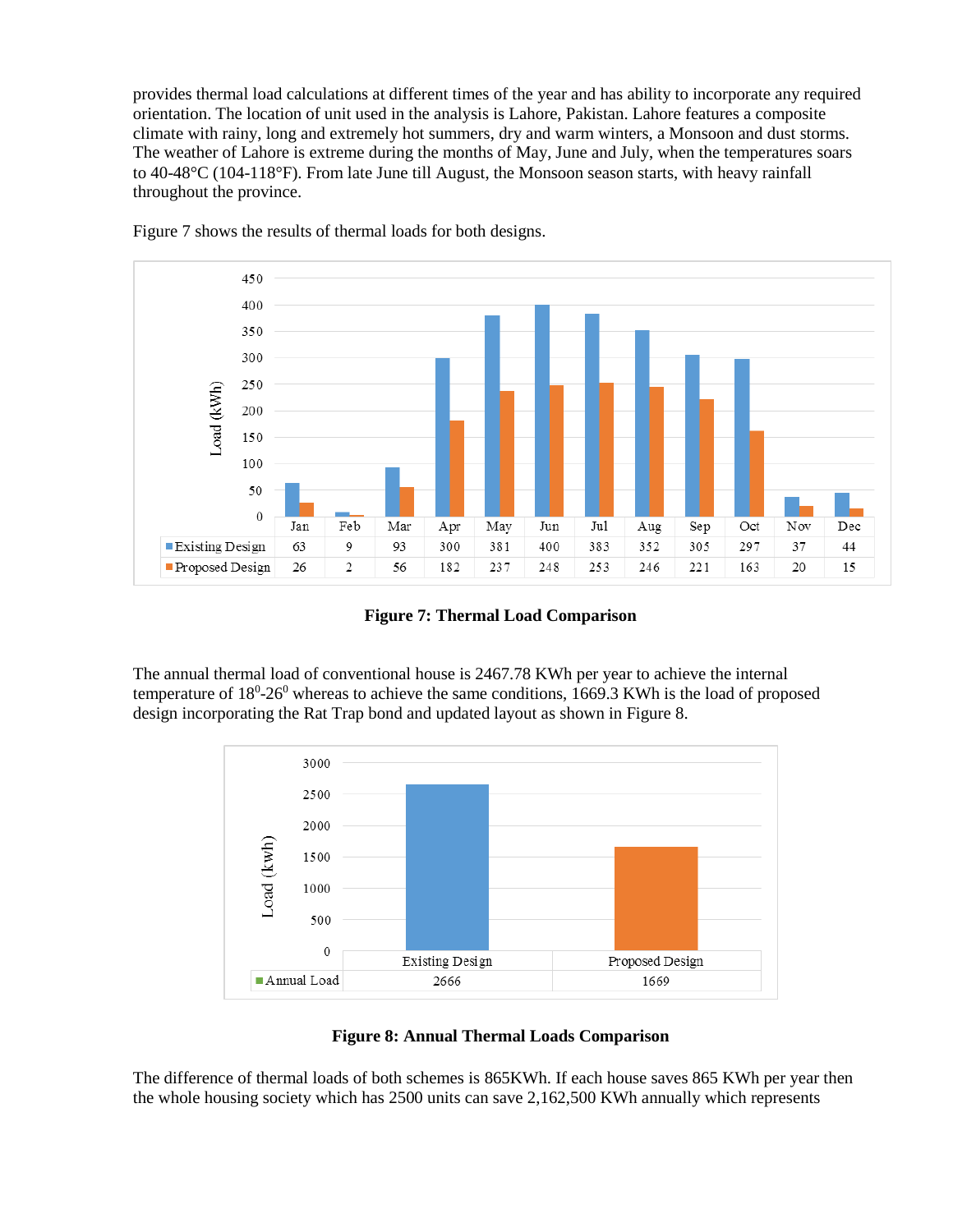substantial savings.

In addition, another energy simulation analysis is performed to compare the energy savings in conventional and the Rat Trap masonry construction. The results are shown in Figure 9.



**Figure 9: Overall Thermal Load Comparison of Conventional and Rat Trap Units**

It is found that the overall thermal load of conventional house is 2467.78 KWh per year to achieve the internal condition of  $18^0$ -26<sup>0</sup> whereas the 1669.3 KWh is the thermal load of Rat Trap bond house to achieve the same conditions. This indicates that the Rat Trap bond alone contributes to substantial energy savings.

# **6. Cost Comparison Analysis**

Material and labor cost analysis is performed for both existing and proposed designs. It includes material quantities of brick masonry, cement and sand. Labor includes cost for masons and laborers according to number of days they work. Results are shown in Figure 10.



**Figure 10: (a) Material Cost Comparison; (b) Labor Cost Comparison**

The overall cost of original design came out to be Pak Rs. 319,985 whereas the cost of the revised design is Pak Rs. 230,180 which is 28% less than the original design. **7. Conclusions**

The study concludes that construction of residential dwellings with brick masonry under Rap–Trap bond is